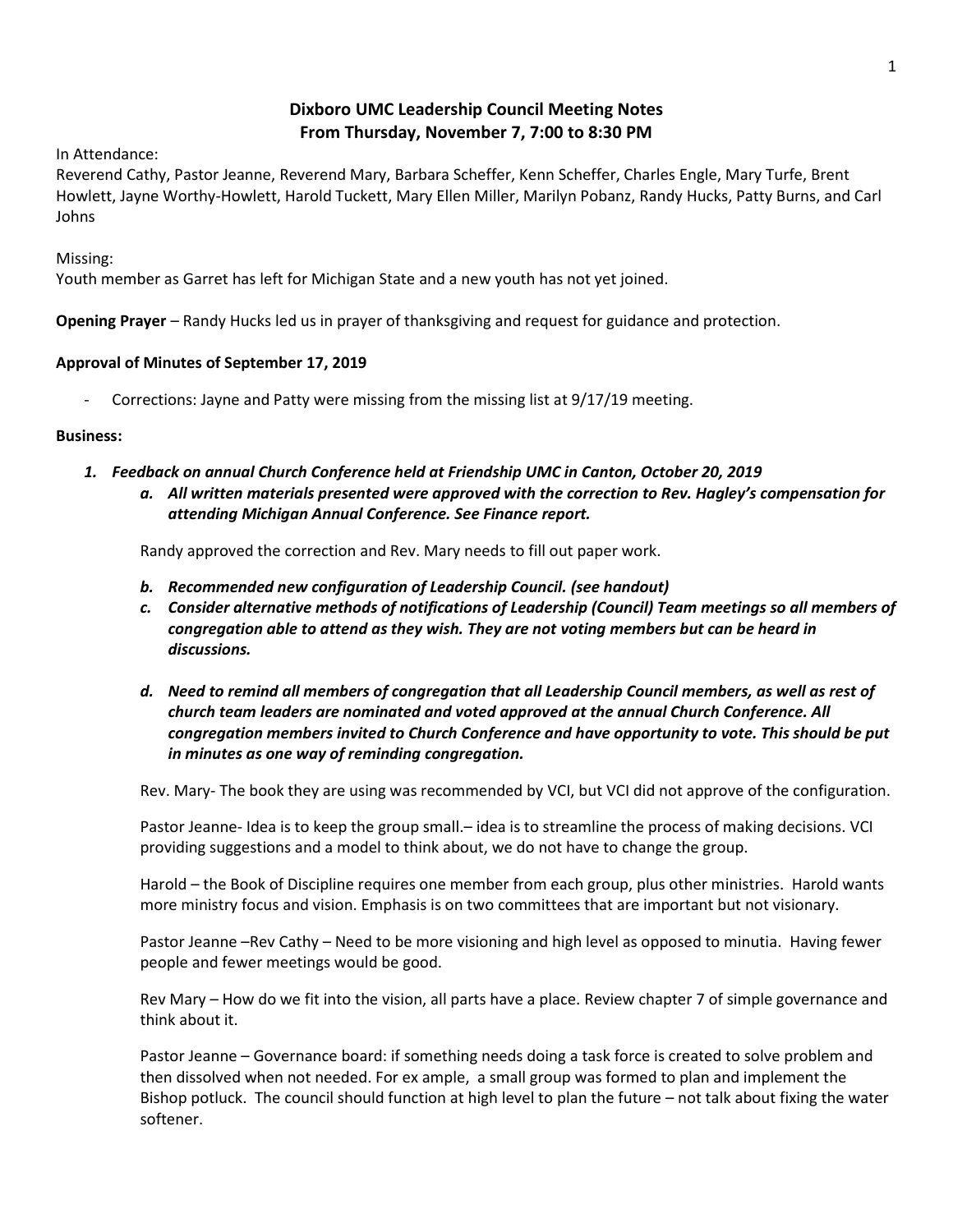Barb – there is concern about altering a functioning group and the recommendations may not solve the problem. Table the concern for now and think about how we can be effective. Meetings can be structured with limitations on time and discussions.

Admin board meetings of the past could be long and too detailed.

Patty Burns – suggests that when needed committees meet to discuss joint issues.

Pastor Jeanne - Homework – chapter 7 – read about it, pray about it, look at VCI – we do not have to be the same as everyone else. Who do we want to be?

We can adapt instead of adopt.

Membership of this council - We were all nominated and approved at a church conference in order to be here.

## *2. Trustee's Report-Kenn Water testing*

Issue of excess coliform bacteria in the water, last time Tom Knutilla took water there was excess coliform bacteria in the water. The water softener resin is contaminated, the well is clean. Ken got three quotes - one recommended an ozone system, county does not want ozone system. Second quote American aqua – whole new system plus UV - \$8,297 dollars. Colligan – they are going to replace resin and add a UV light for \$2,200. Carl and Kenn took last three tests and they passed using water that had not gone through the tanks. UV lamp is expensive and needs replacement – testing should be easier - \$200 for lamp every 6 months to a year.

## *3. Finance Report- Randy*

*a. Change in budget to fix amount to Rev. Hagley for attending Annual Conference-* completed

### *b. Budget updates provided*

Randy –. We are waiting for end of year checks to pay for apportionments and missions as usual. We have paid out 5k out of 7k for missions. Our revenue is 2/3 of what it should be with only a few weeks left in the year. Apportionments 23-24k to the nationwide or worldwide church.

Pastor Jeanne – Budget – we quit calling it a budget instead call it ministry.

## *c. Request from the Senior Luncheon planners for a budget item. Requesting \$500. Will submit a proposal with rationale.*

Senior luncheon needs a budget as they have been paying out of their own pockets. Suggested using some of the Nurture Team money. Wait for their proposal and then make a decision. Perhaps a special collection or fund raising event could help here.

### *d. Stewardship plans- Jeanne, Mary, Randy*

Email should have come and / or mail to people containing the commitment card. We are doing " Earn, Save, Give" sermon focus starting this Sunday 11/10/2019. Rev Mary - We are going through Mail Chimp for the email blasts (it is free) so messages might look different as they come through everyone's email.

Randy does not have to make pancakes because there is a potluck.

Barb - Choir fund raising is needed to buy music. Memorial fund used to pay for music. There is a music budget – but intern money has been over spent. Zach's intern wants to have a bowling night and silent auction of baskets. SPRC is meeting with Zach to discuss.